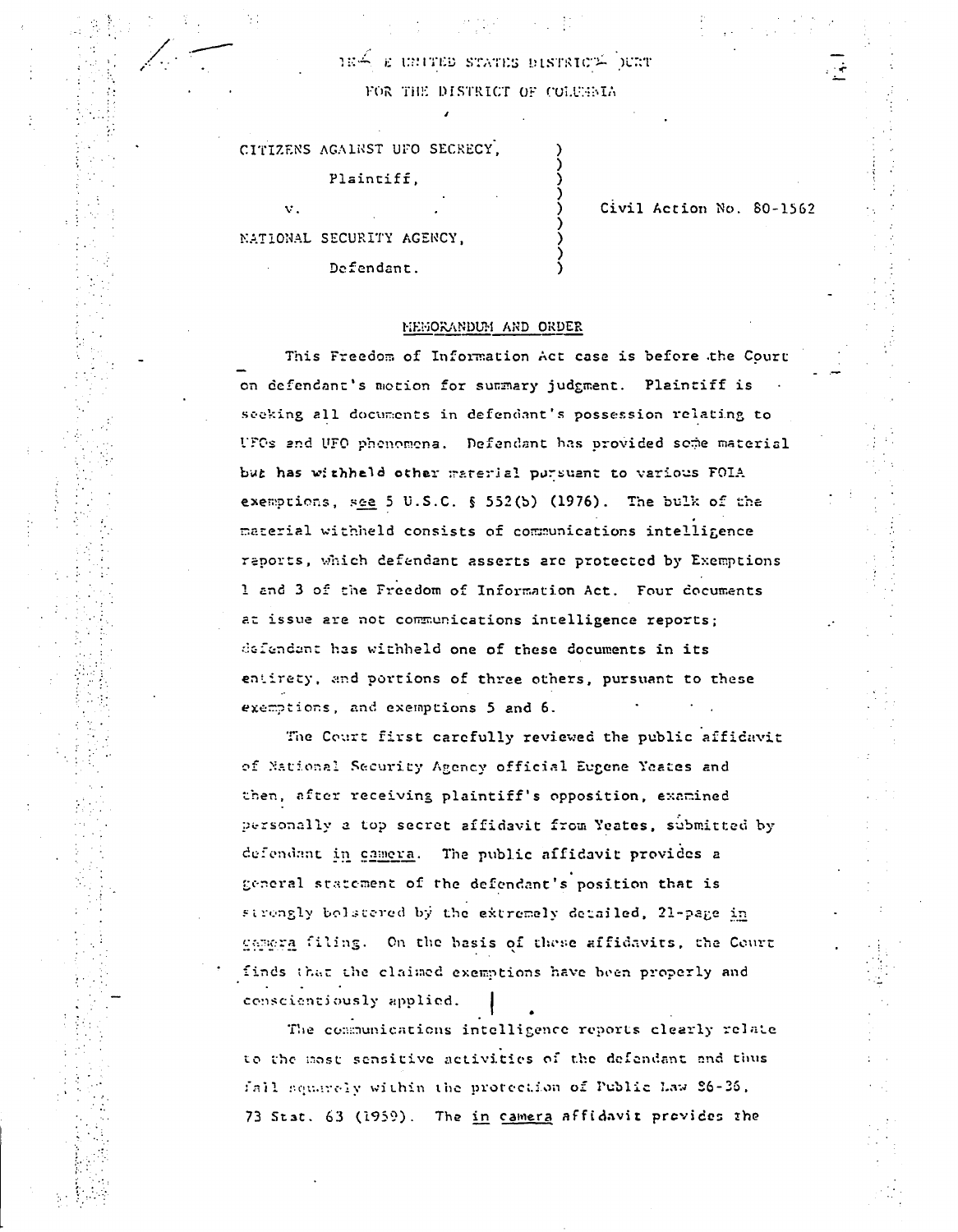kind of depail approved in Hayden & Fonda v. National Security Agency, 608 F.2d 1331, 1389-91 (D.C. Cir. 1979), cert. denied, 48 U.S.L.W. 3730 (U.S., May 12, 1930). The Court finds that release of this material could seriously jeopardize the work of the agency and the security of the United States. Under the standards set forth in Hayden & Fonda, the claim of Section (b) (3) exemption must be granted in its entirety. He consideration needs to be given the additional claim for protection under Exemption 1. The standards of Public Law 86-36 have been met.

 $-2-$ 

The Court also finds that the affidavits support nondisclosure for the four documents that are not intelligence reports. Defendant has provided plaintiff with much of the contents of these documents and also has provided a description of both the documents and the deletions. The various claims under Exemptions 1, 3, 5 and 6 as to these documents are proper. The withheld portions either are not responsive to plaintiff's request or are properly exempted.

Throughout the Court's review of this material, the Court has been aware of the public interest in the issue of UFOs and the need to balance that interest against the agency's need for secrecy. The in camera affidavit presents factual considerations which aided the Court in determining that the public interest in disclesure is far outweighed by the sensitive nature of the materials and the obvious effect on national security their release may well entail.

The Court has been mindful of the Court of Appeals' view on in camera review of documents in FOIA cases, see Allen v. CIA, No. 20-1380 (D.C. Cir., filed Nov. 12, 1980), but the Court finds in its discretion that the public and in comers affidavits submitted here are amply sufficient to make such review of the documents unnecessary.